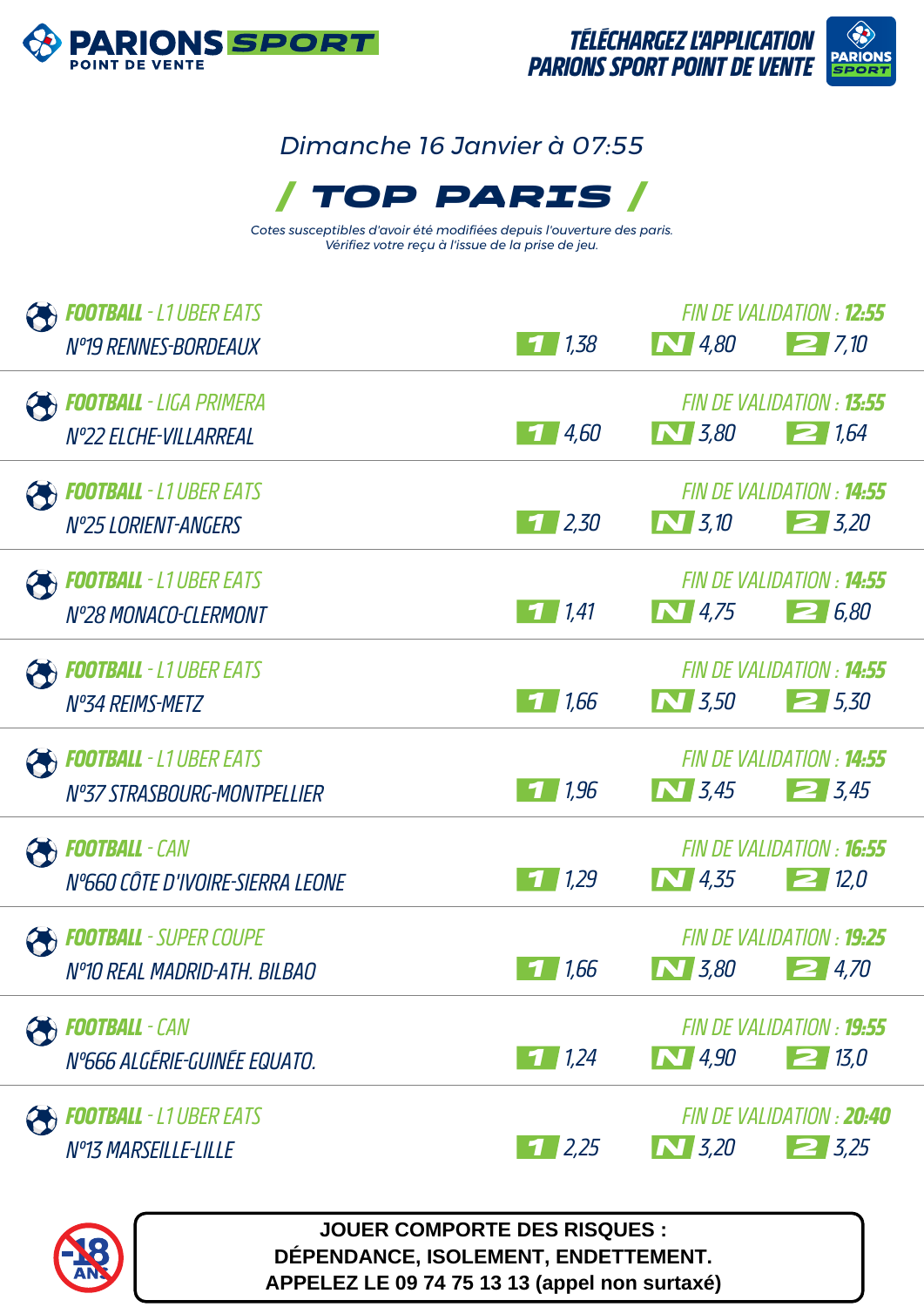

## *Dimanche 16 Janvier à 07:55*



*Cotes susceptibles d'avoir été modifiées depuis l'ouverture des paris. Vérifiez votre reçu à l'issue de la prise de jeu.*

| <b>SPORT / COMPÉTITION</b><br><b>Dimanche 16 Janvier</b><br><b>OBLI Uber Eats</b> | HORAIRE<br><i>FIN DE</i><br><i>VALIDATION</i> | <b>MATCH</b><br>12:55 Rennes-Bordeaux<br>14:55 Lorient-Angers<br>14:55 Monaco-Clermont | N°   | 1N <sub>2</sub>    |                    | No VALEUR<br>EQ1:EQ21                                           | 1N <sub>2</sub> | N° |                   | 1M <sub>2</sub> |  |
|-----------------------------------------------------------------------------------|-----------------------------------------------|----------------------------------------------------------------------------------------|------|--------------------|--------------------|-----------------------------------------------------------------|-----------------|----|-------------------|-----------------|--|
|                                                                                   |                                               |                                                                                        |      |                    |                    |                                                                 |                 |    |                   |                 |  |
|                                                                                   |                                               |                                                                                        |      |                    |                    |                                                                 |                 |    |                   |                 |  |
|                                                                                   |                                               |                                                                                        |      |                    |                    | 19 1,38 4,80 7,10 20 [0:1] 1,95 3,85 2,80 21 1,69 2,35 5,50     |                 |    |                   |                 |  |
|                                                                                   |                                               |                                                                                        |      |                    |                    | 25 2,30 3,10 3,20 26 [0:1] 4,40 3,85 1,56                       |                 | 27 | 2,65 1,86 3,45    |                 |  |
|                                                                                   |                                               |                                                                                        |      |                    |                    | 28 1,41 4,75 6,80 29 [0:1] 2,10 3,60 2,70 33 1,77 2,20 5,50     |                 |    |                   |                 |  |
|                                                                                   |                                               | 14:55 Reims-Metz                                                                       |      |                    |                    | 34 1,66 3,50 5,30 35 [0:1] 2,85 3,35 2,05 36 2,10 1,90 5,00     |                 |    |                   |                 |  |
|                                                                                   |                                               | 14:55 Strasbourg-Montpellier                                                           |      |                    |                    | 37 1,96 3,45 3,45 38 [0:1] 3,40 3,85 1,73 39 2,35 2,05 3,55     |                 |    |                   |                 |  |
|                                                                                   |                                               | 17:00 Troyes-Lyon                                                                      |      |                    |                    | 52 5,004,001,61 53 [1:0] 2,20 3,65 2,50 54 4,50 2,15 1,95       |                 |    |                   |                 |  |
|                                                                                   |                                               | 20:40 Marseille-Lille                                                                  | 13 - |                    |                    | 2,25 3,20 3,25 14 [0:1] 4,20 3,90 1,58 15 2,60 1,93 3,40        |                 |    |                   |                 |  |
| <b>CAN</b>                                                                        |                                               | 13:55 Gambie-Mali                                                                      |      |                    |                    | 657 5,90 3,15 1,68 537 [2:0] 1,25 4,15 6,40 659 5,90 1,73 2,20  |                 |    |                   |                 |  |
|                                                                                   |                                               | 16:55 Côte d'Ivoire-Sierra Leone                                                       |      |                    |                    | 660 1,29 4,35 12,0 541 [0:2] 3,65 3,40 1,58 662 1,73 1,91 10,0  |                 |    |                   |                 |  |
|                                                                                   |                                               | <b>16:55 Tunisie-Mauritanie</b>                                                        |      |                    |                    | 663 1,38 4,05 9,00 543 [0:3] 8,60 5,20 1,12 665 1,85 1,88 7,90  |                 |    |                   |                 |  |
|                                                                                   |                                               | 19:55 Algérie-Guinée Equato.                                                           |      |                    |                    | 666 1,24 4,90 13,0 545 [0:3] 6,60 4,70 1,20 668 1,67 1,97 10,5  |                 |    |                   |                 |  |
|                                                                                   |                                               | Premier League 14:55 Liverpool-Brentford                                               |      |                    |                    | 40 1,23 5,95 10,0 41 [0:1] 1,63 3,70 3,65 42 1,55 2,40 7,40     |                 |    |                   |                 |  |
|                                                                                   |                                               | 14:55 West Ham-Leeds Utd                                                               |      |                    |                    | 43 1,58 4,15 4,70 44 [0:1] 2,35 3,65 2,15 45 1,92 2,25 4,30     |                 |    |                   |                 |  |
| <b>Liga Primera</b>                                                               |                                               | <b>13:55 Elche-Villarreal</b>                                                          |      |                    |                    | 22 4,60 3,80 1,64 23 [1:0] 1,99 3,30 2,50 24 4,45 2,05 2,05     |                 |    |                   |                 |  |
| <b>Super Coupe</b>                                                                |                                               | 19:25 Real Madrid-Ath. Bilbao                                                          |      |                    |                    | 10 1,66 3,80 4,70 11 [0:1] 2,60 3,55 2,05 12 2,05 2,10 4,35     |                 |    |                   |                 |  |
| <b>Copa del Rey</b>                                                               | 11:55                                         | <b>Athle.Baleares-CF Valence</b>                                                       |      |                    |                    | 689 4,60 3,80 1,61 547 [0:1] 8,90 4,95 1,13 691 4,40 2,10 2,00  |                 |    |                   |                 |  |
| <b>Serie A</b>                                                                    |                                               | 12:25 Sassuolo-Hellas Vérone                                                           | 16   |                    |                    | 2,10 3,50 3,00 17 [0:1] 3,45 4,10 1,60 18 2,35 2,25 3,05        |                 |    |                   |                 |  |
|                                                                                   |                                               | 14:55 Venezia FC-Empoli                                                                |      |                    |                    | 46 2,90 3,30 2,30 47 [1:0] 1,52 4,00 3,95 48 3,00 2,10 2,55     |                 |    |                   |                 |  |
|                                                                                   |                                               | 17:55 AS Rome-Cagliari                                                                 |      |                    |                    | 61 1,33 5,007,80 62 [0:1] 1,86 3,55 2,95 63 1,67 2,30 6,10      |                 |    |                   |                 |  |
|                                                                                   |                                               | 20:40 Atalanta-Inter Milan                                                             | 64   |                    |                    | 3,003,502,15 65 [1:0] 1,58 4,003,60 66 3,052,15 2,45            |                 |    |                   |                 |  |
| <b>Bundesliga1</b>                                                                |                                               | 15:25 Augsburg-Ein.Francfort                                                           | 49.  |                    |                    | 3,00 3,40 2,20 50 [1:0] 1,56 3,85 3,85 51                       |                 |    | 3,15 2,05 2,55    |                 |  |
|                                                                                   |                                               | 17:25 Bielefeld-Greuther Furth                                                         |      |                    |                    | 55 1,87 3,35 3,90 56 [0:1] 3,35 3,50 1,74                       |                 |    | 57 2,35 1,91 3,95 |                 |  |
|                                                                                   |                                               | <b>Ochampions Cup 13:55 Leinster-Montpellier</b>                                       |      |                    |                    | 736 nd 30,030,0 111 [0:38]2,65 15,0 1,35 738 nd 14,0 6,50       |                 |    |                   |                 |  |
|                                                                                   | 16:10                                         | <b>Northampton-Ulster</b>                                                              |      |                    |                    | 742 1,76 19,0 1,96 309 [0:2] 2,0015,0 1,70 744 1,85 8,001,85    |                 |    |                   |                 |  |
|                                                                                   |                                               | <b>16:10 Bordeaux-Scarlets</b>                                                         |      |                    |                    | 739 1,17 24,0 4,40 330 [0:11] 2,00 15,0 1,70 741 1,35 10,0 2,90 |                 |    |                   |                 |  |
|                                                                                   |                                               | 18:25 Clermont-Sale                                                                    |      |                    |                    | 745 1,22 19,0 4,30 356 [0:10] 2,10 15,0 1,60 747 1,40 8,002,70  |                 |    |                   |                 |  |
| <b>ANBA</b>                                                                       |                                               | 18:55 DET Pistons-PHX Suns                                                             |      | 135 6,75 19,0 1,11 |                    |                                                                 |                 |    |                   |                 |  |
|                                                                                   |                                               | 23:55 SAC Kings-HOU Rockets                                                            |      |                    | 176 1,42 14,0 3,00 |                                                                 |                 |    |                   |                 |  |
| <b>D1 France H</b>                                                                |                                               | 16:55 Le Mans-ASVEL                                                                    |      |                    |                    | 585 2,25 13,0 1,63 598 [3:0] 1,85 14,0 1,85 112 2,05 18,0 1,67  |                 |    |                   |                 |  |
| <b>B</b> Euro (H) 2022                                                            |                                               | 17:55 Allemagne-Autriche                                                               |      |                    | 602 1,04 21,0 10,5 |                                                                 |                 |    |                   |                 |  |
|                                                                                   |                                               | 17:55 Portugal-Hongrie                                                                 |      |                    | 608 4,60 10,0 1,25 |                                                                 |                 |    |                   |                 |  |
|                                                                                   |                                               | 20:25 Biélorussie-Pologne                                                              |      |                    | 609 1,96 8,00 2,10 |                                                                 |                 |    |                   |                 |  |
|                                                                                   |                                               | 20:25 Islande-PaysBas                                                                  |      |                    | 610 1,16 13,0 5,90 |                                                                 |                 |    |                   |                 |  |
| <b>O</b> Liga NOS                                                                 |                                               | 16:25 Santa Clara-CD Tondela                                                           |      |                    |                    | 518 1,67 3,45 4,60 77 [0:1] 2,80 3,25 1,88 79 2,15 1,95 4,50    |                 |    |                   |                 |  |
|                                                                                   |                                               | 18:55 Vizela-Sportng Lisbon                                                            |      |                    |                    | 519 8,80 4,90 1,28 78 [1:0] 2,90 3,30 1,81                      |                 | 81 | 6,80 2,20 1,67    |                 |  |
|                                                                                   |                                               | 19:25 Famalicao-Pacos Ferreira                                                         |      |                    |                    | 520 1,85 3,30 3,90 30 [0:1] 3,20 3,35 1,71                      |                 |    | 80 2,35 1,91 4,05 |                 |  |
|                                                                                   |                                               | 21:25 Belenenses-FC Porto                                                              |      |                    |                    | 521 14,0 6,75 1,14 75 [1:0] 4,15 3,70 1,45                      |                 | 91 | 8,80 2,50 1,46    |                 |  |
| <b>D1 Turquie</b>                                                                 |                                               | 11:25 Altay Izmir-Alanyaspor                                                           |      |                    |                    | 511 2,45 3,10 2,45 32 [0:1] 4,40 3,95 1,39 93 2,80 2,05 2,80    |                 |    |                   |                 |  |
|                                                                                   |                                               | 13:55 Giresunspor-Kasimpasa                                                            |      |                    |                    | 512 1,84 3,15 3,70 72 [0:1] 3,20 3,35 1,70 92 2,35 1,92 4,00    |                 |    |                   |                 |  |
|                                                                                   |                                               | 16:55 Hatayspor-Galatasaray                                                            |      |                    |                    | 513 2,90 3,10 2,10 73 [1:0] 1,53 3,65 3,70 88 3,25 2,00 2,55    |                 |    |                   |                 |  |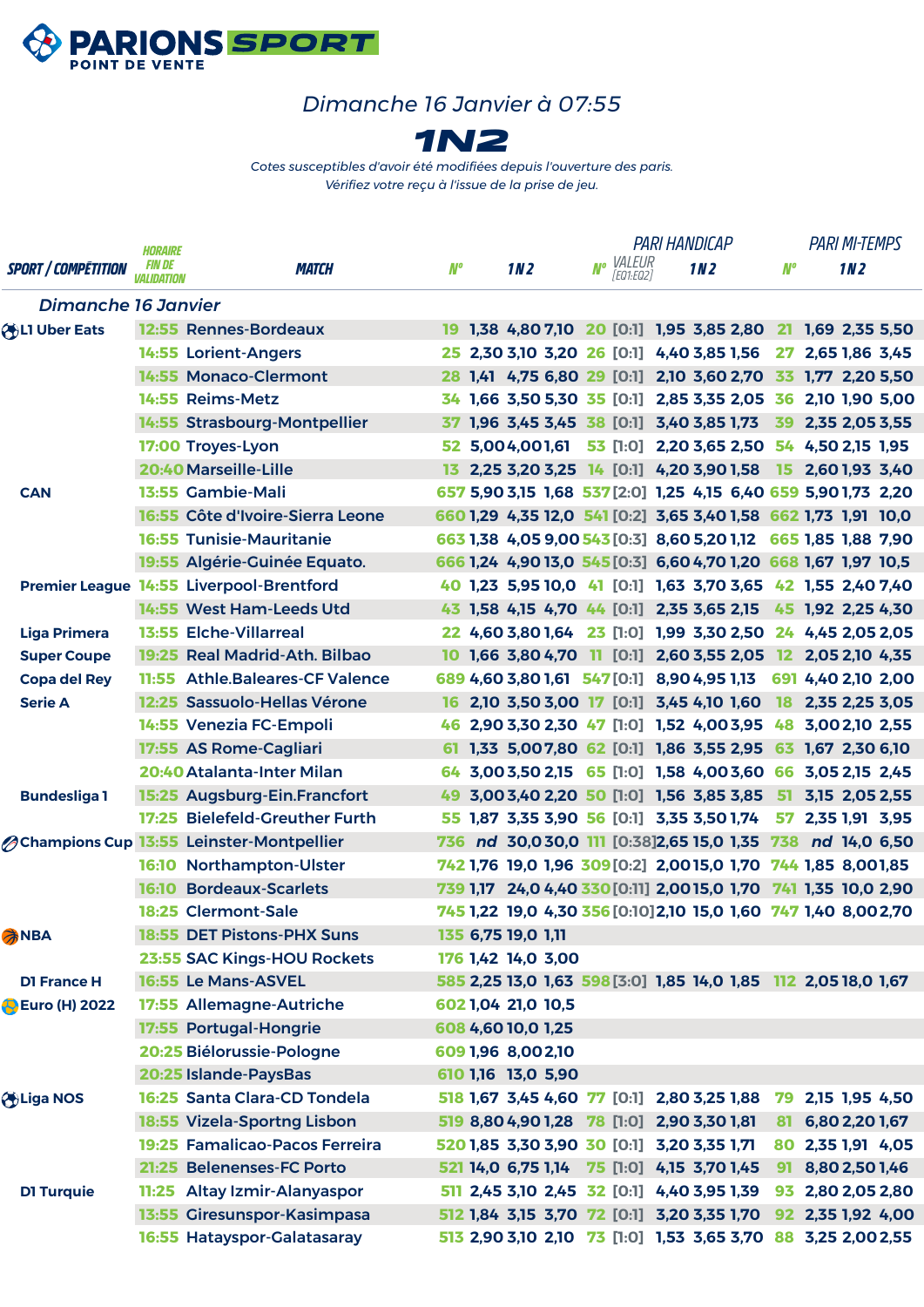| <b>Dimanche 16 Janvier</b> |                                                                                                  |                                                                 |                                             |
|----------------------------|--------------------------------------------------------------------------------------------------|-----------------------------------------------------------------|---------------------------------------------|
| <b>ODI Belgique</b>        | 13:25 Royal Antwerp-Charleroi                                                                    | 494 1,94 3,20 3,00 67 [0:1] 3,15 3,60 1,58 86 2,35 2,10 3,30    |                                             |
|                            | 15:55 Eupen-Cercle Brugge                                                                        | 495 3,30 3,25 1,86 68 [1:0] 1,65 3,35 3,05 82 3,65 2,00 2,30    |                                             |
|                            | 18:25 Anderlecht-Standard Liège                                                                  | 496 1,43 3,95 4,90 70 [0:1] 2,05 3,35 2,25 84 1,84 2,25 4,70    |                                             |
|                            | 20:55 RC Genk-K Beerschot VA                                                                     | 497 1,33 4,30 5,70 31 [0:1] 1,87 3,40 2,50 83 1,73 2,30 5,30    |                                             |
| <b>D1 Pays-Bas</b>         | 12:10 Utrecht-Ajax                                                                               | 502 5,10 4,05 1,38 74 [1:0] 2,35 3,40 1,97 90 4,90 2,30 1,79    |                                             |
|                            | 14:25 Groningen-PSV Eindhoven                                                                    | 504 6,70 4,25 1,28 69 [1:0] 2,70 3,25 1,81                      | 85 6,20 2,25 1,70                           |
|                            | 14:25 Cam.Leeuwarden-Spar.Rotterdam 503 2,40 2,90 2,45 76 [0:1] 4,25 3,75 1,38 89 2,80 2,00 2,85 |                                                                 |                                             |
|                            | 16:40 Fort.Sittard-AZ Alkmaar                                                                    | 505 5,80 4,25 1,32 7 [1:0] 2,55 3,35 1,86 87 5,40 2,30 1,73     |                                             |
| <b>Championship</b>        | 12:55 Hull City-Stoke City                                                                       | 792 2,65 2,80 2,45 803 [1:0] 1,39 3,70 4,75 869 3,10 1,86 2,95  |                                             |
| <b>Serie B</b>             | 16:10 AC Monza-Perugia Calcio                                                                    | 788 1,96 3,00 3,30 811 [0:1] 3,50 3,45 1,60 865 2,45 1,92 3,65  |                                             |
|                            | Spal 2013-Benevento<br>16:10                                                                     | 793 2,90 3,00 2,10 806 [1:0] 1,52 3,65 3,75 867 3,25 2,00 2,55  |                                             |
|                            | 16:10 Pordenone-Lecce                                                                            | 794 3,70 3,20 1,77 802 [1:0] 1,75 3,35 3,00 866 4,001,97 2,25   |                                             |
| <b>Bundesliga 2</b>        | 13:25 Schalke 04-Holstein Kiel                                                                   | 789 1,75 3,40 3,50 812 [0:1] 2,80 3,60 1,77 861 2,15 2,15 3,65  |                                             |
|                            | 13:25 Sandhausen-Regensburg                                                                      | 790 2,70 3,10 2,15 822 [1:0] 1,49 3,75 3,80 868 3,05 2,05 2,60  |                                             |
|                            | 13:25 FC Heidenheim-Ingolstadt                                                                   | 791 1,52 3,50 4,90 857 [0:1] 2,35 3,35 2,10 870 1,94 2,10 4,80  |                                             |
| <b>D2 Portugal</b>         | 11:55 CD Nacional-Benfica B                                                                      | 258 1,94 3,20 3,00 259 [0:1] 3,15 3,55 1,58 260 2,35 2,10 3,30  |                                             |
| <b>D1 Grèce</b>            | 16:10 AEK Athènes-Panetolikos                                                                    | 224 1,27 4,40 7,70 225 [0:1] 1,80 3,30 2,90 226 1,67 2,20 6,70  |                                             |
|                            | <b>18:25 PAS Giannina-Atromitos</b>                                                              | 227 1,86 2,95 3,70 228 [0:1] 3,40 3,25 1,67 229 2,45 1,82 4,20  |                                             |
|                            | 18:25 Panathinaïkos-Olympiakos                                                                   | 230 3,10 2,95 2,05 231 [1:0] 1,55 3,40 3,80 232 3,60 1,86 2,60  |                                             |
| <b>Z</b> Ligue A           | <b>15:55 Cannes-Nantes</b>                                                                       | 419 2,20 nd 1,51                                                |                                             |
| 分LFB                       | 13:25 Vil.d'Ascq (F)-Charnay (F)                                                                 |                                                                 | 123 [0:22]1,83 22,0 1,73 124 1,05 23,0 5,50 |
|                            | 15:25 Landerneau (F)-ASVEL (F)                                                                   |                                                                 | 125 [15:0] nd nd nd 126 3,65 20,01,17       |
|                            | 15:25 Landes (F)-Tarbes (F)                                                                      | 127 1,10 16,0 4,30 128 [0:11] 1,81 20,01,76 129 1,23 18,0 3,20  |                                             |
|                            | 16:55 Flammes Ca.(F)-Montpellier(F)                                                              | 130 1,31 13,0 2,75                                              | 131 1,44 17,0 2,35                          |
| <b>TBSL</b>                | 13:25 Gaziantep-Yalovaspor                                                                       | 574 1,09 16,0 4,60 589 [0:11] 1,76 20,01,81 590 1,23 19,0 3,20  |                                             |
|                            | 15:55 Petkim Spor-Fenerbahce                                                                     | 573 5,50 18,0 1,05 594 [14:0] 1,74 22,0 1,81 595 3,60 20,01,17  |                                             |
|                            | 18:10 Anadolu Efes-Besiktas                                                                      | 572 1,06 17,0 5,20 596 [0:13] 1,79 23,0 1,76 597 1,15 21,0 3,85 |                                             |
| $\leq$ NHL                 | 19:55 Washington-Vancouver                                                                       | 539 1,80 4,10 3,40 301 [0:1] 2,10 6,90 1,79                     |                                             |
| C NFL 2021/2022            | 18:55 Tampa Bay-Philadelphie                                                                     | 571 1,25 14,0 3,85 186 [0:7] 1,76 9,50 1,90 187 1,36 9,002,85   |                                             |
|                            | 22:25 Dallas-San Francisco                                                                       | 561 1,61 14,0 2,30 188 [0:3] 1,95 9,50 1,71 189 1,60 9,40 2,10  |                                             |
|                            |                                                                                                  |                                                                 |                                             |
| <b>Lundi 17 Janvier</b>    |                                                                                                  |                                                                 |                                             |
| b Ligue 2 BKT              | 20:40 Paris FC-Le Havre                                                                          | 106 1,96 3,00 3,80 107 [0:1] 3,45 3,35 1,64 108 2,40 1,85 4,05  |                                             |
| <b>CAN</b>                 | 16:55 Cap-Vert-Cameroun                                                                          | 800 4,90 3,35 1,69 805 [1:0] 1,91 3,05 2,90 864 5,10 1,82 2,20  |                                             |
|                            | 16:55 Burkina-Faso-Ethiopie                                                                      | 801 1,64 3,40 5,10 858 [0:1] 2,90 2,95 1,93 859 2,25 1,78 5,30  |                                             |
| <b>Serie A</b>             | 18:25 Bologne-Naples                                                                             | 142 3,80 3,45 1,87 143 [1:0] 1,78 3,60 3,15 144 3,85 2,00 2,25  |                                             |
|                            | 18:25 Milan AC-Spezia Calcio                                                                     | 145 1,26 5,50 9,20 146 [0:1] 1,72 3,65 3,30 147 1,60 2,35 6,70  |                                             |
|                            | 20:40 Fiorentina-Genoa                                                                           | 148 1,39 4,55 6,90 149 [0:1] 2,05 3,40 2,65 150 1,77 2,15 5,70  |                                             |
| <b>Op.Australie F</b>      | 00:55 A.Hartono-A.Anisimova                                                                      | 614 7,00 nd 1,07                                                |                                             |
|                            | 00:55 A. Potapova-C. Giorgi                                                                      | 616 1,80 nd 1,83                                                |                                             |
|                            | 00:55 A.Sasnovich-Q.Zheng                                                                        | 617 1,64 nd 2,10                                                |                                             |
|                            | 00:55 B.Bencic-K.Mladenovic                                                                      | 621 1,12 nd 5,40                                                |                                             |
|                            | 00:55 F. Ferro-E. Svitolina                                                                      | 628 4,20 nd 1,18                                                |                                             |
|                            | 00:55 Y. Put intseva-H. Tan                                                                      | 686 1,27 nd 3,30                                                |                                             |
|                            | 02:10 D.Parry-M.Kostyuk                                                                          | 624 4,60 nd 1,16                                                |                                             |
|                            | 02:10 S.Sorribes-K.Flipkens                                                                      | 674 1,20 nd 3,90                                                |                                             |
|                            | 02:55 A.Van Uytvanck-C.Bucsa                                                                     | 620 1,28 nd 3,20                                                |                                             |
|                            | 02:55 B.Pera-E.Alexandrova                                                                       | 623 2,60 nd 1,41                                                |                                             |
|                            | 02:55 D.Yastremska-M.Brengle                                                                     | 626 1,61 nd 2,10                                                |                                             |
|                            | 02:55 M.Zanevska-K.Juvan                                                                         | 637 2,10 nd 1,63                                                |                                             |
|                            | 02:55 T.Martincova-L.Davis                                                                       | 677 1,60 nd 2,20                                                |                                             |
|                            | 02:55 V.Kudermetova-C.Liu                                                                        | 679 1,28 nd 3,20                                                |                                             |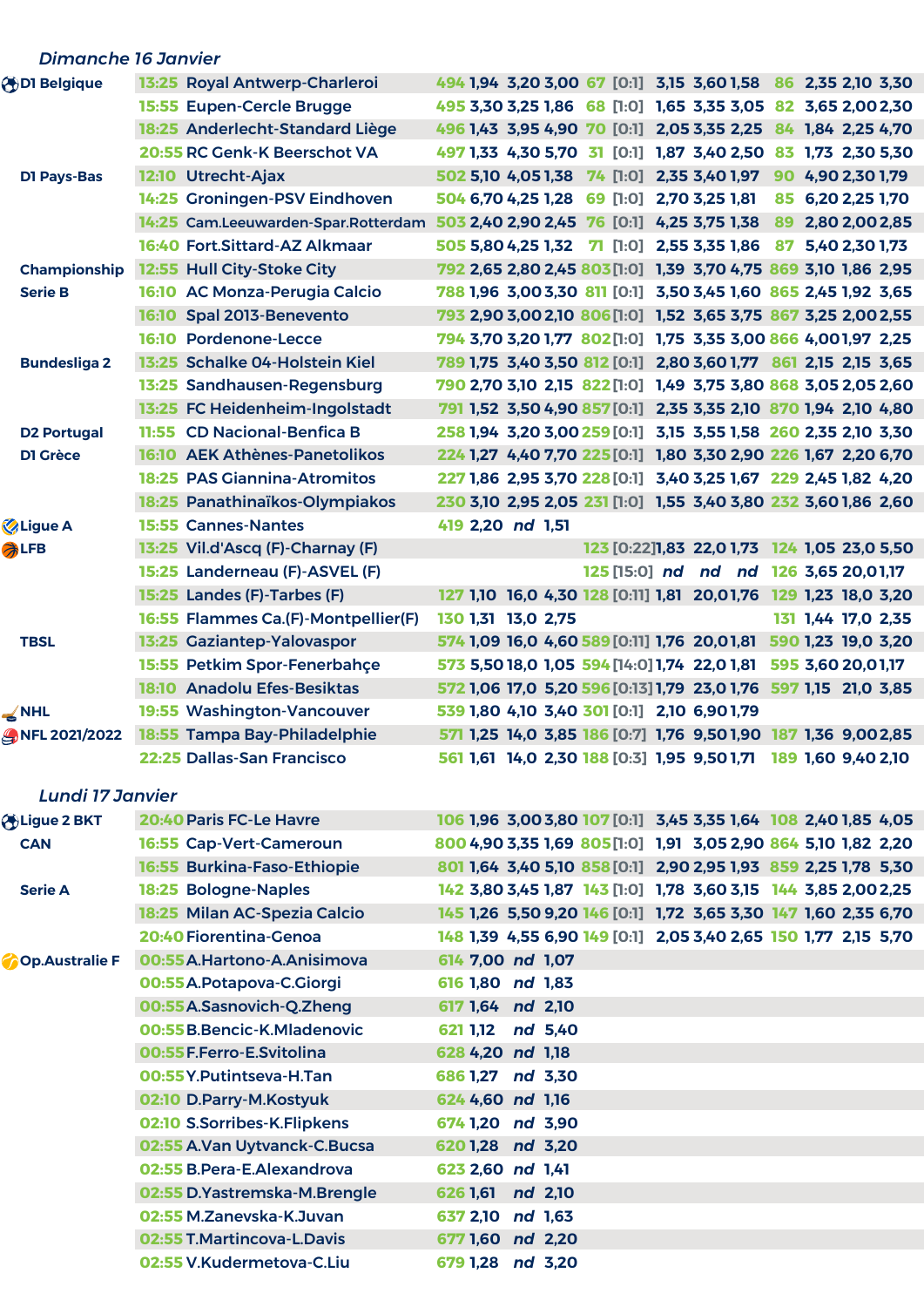





*LISTES OFFICIELLES - FORMULE 1/N/2 DIMANCHE 16 JANVIER 2022 JUSQU'À 14H55*



*1€ SEULEMENT*



**JOUER COMPORTE DES RISQUES : DÉPENDANCE, ENDETTEMENT, ISOLEMENT. APPELEZ LE 09 74 75 13 13 (appel non surtaxé)**